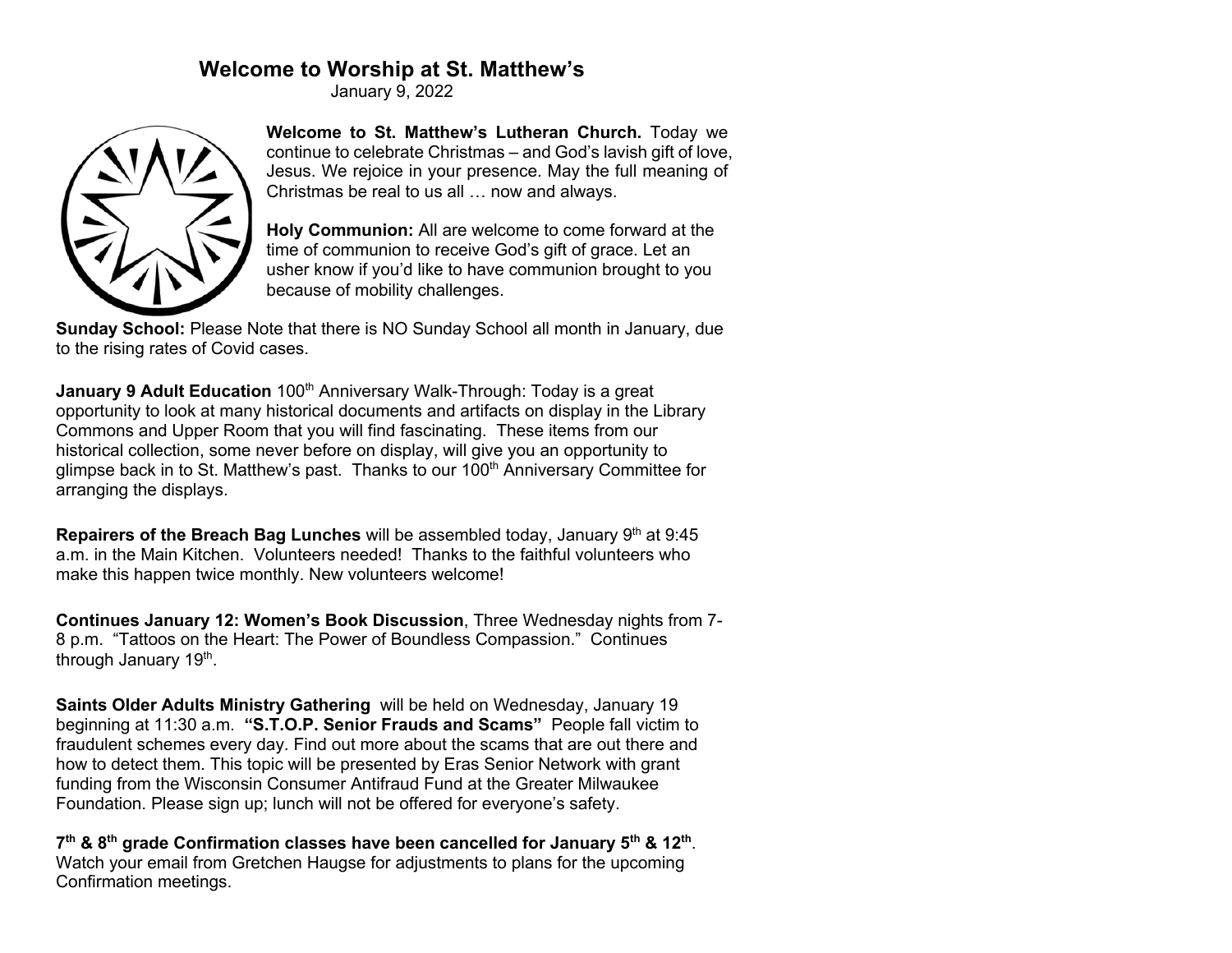## **Bulletin Announcement Insert – January 9, 2022**

**Youth Mission Trip 2022 – Info Meeting Set for January 9th –NOW by Zoom only** Plans are underway for Mission Trip 2022! **June 18th – 26th** Where will we go? How far will it be? What will we do? How will we get there? So many questions! We will have answers for you at an info meeting on January 9<sup>th</sup> at noon. The mission trip experience is open to kids who are currently in  $9<sup>th</sup> - 12<sup>th</sup>$  grades. Watch for a link to the Zoom meeting or contact Gretchen Haugse or the church office.

**Stitches of Love Quilt Ministry Blitz** planned for Saturday, January 22<sup>nd</sup>: You are invited to help the Stitches of Love Quilting Ministry pack up boxes of large blankets and quilts for Pine Ridge Reservation in South Dakota. After we complete the project, the ministry will continue to work on various tasks to prepare other quilts for other local charities that will be blessed on Mother's Day and sent into our community. Variety of tasks available for different skill and interest levels. Please join us, and invite a friend or family member on Saturday, January 22nd from 9am-1:30pm in Fellowship Hall. Plan to wear a mask and bring a brown bag lunch and beverage to take a break.

**Meeting to Help Refugees:** A small group of people interested in helping refugees will be meeting **Sunday, January 23** between services (at 9:45) in the conference room near the office. We welcome additional interested people, since we are just getting started. No prior experience needed. Call Ed Weiskotten with questions: 414-232-2094.

**The Annual Congregational Meeting** will be held on Sunday, January 30 from 9:45-10:45 a.m. It will be a hybrid meeting, both online and in person. Please plan to attend.

**Wednesday Bible Study** with Pastor Ann Williams meets from 10:00-11:00 a.m. each Wednesday. Anyone is welcome to join in at any time.

**THANK YOU:** A big thank you to all who helped decorate the church for Christmas and to all who helped take down and put away the Christmas decorations. Many hands made light work of a big task, and without you, the job would have been a much more difficult one. A special thank you to our confirmation class for doing some really heavy lifting as they climbed into the attics and closets to bring everything down. Thank you as well to Sue Swing and Marsha Olson for taking care of the poinsettias to keep them looking lovely throughout the season. To all, your time, effort, and service was very much appreciated. "God's Work Our Hands!" - Diane DuBois, Worship and Music Chair

**Call Committee Update: Progress toward a New Lead Pastor** The Synod Staff is providing names of potential candidates, and interviews have begun. Please keep the Call Committee in your prayers as their work moves into a confidential period for interviews and discussion. *Members of the Call Committee: Nancy Bowen, Andrew Cherney, Diane DuBois, Brian Due, Natalie Ford Sajdak, Michael Wolaver.*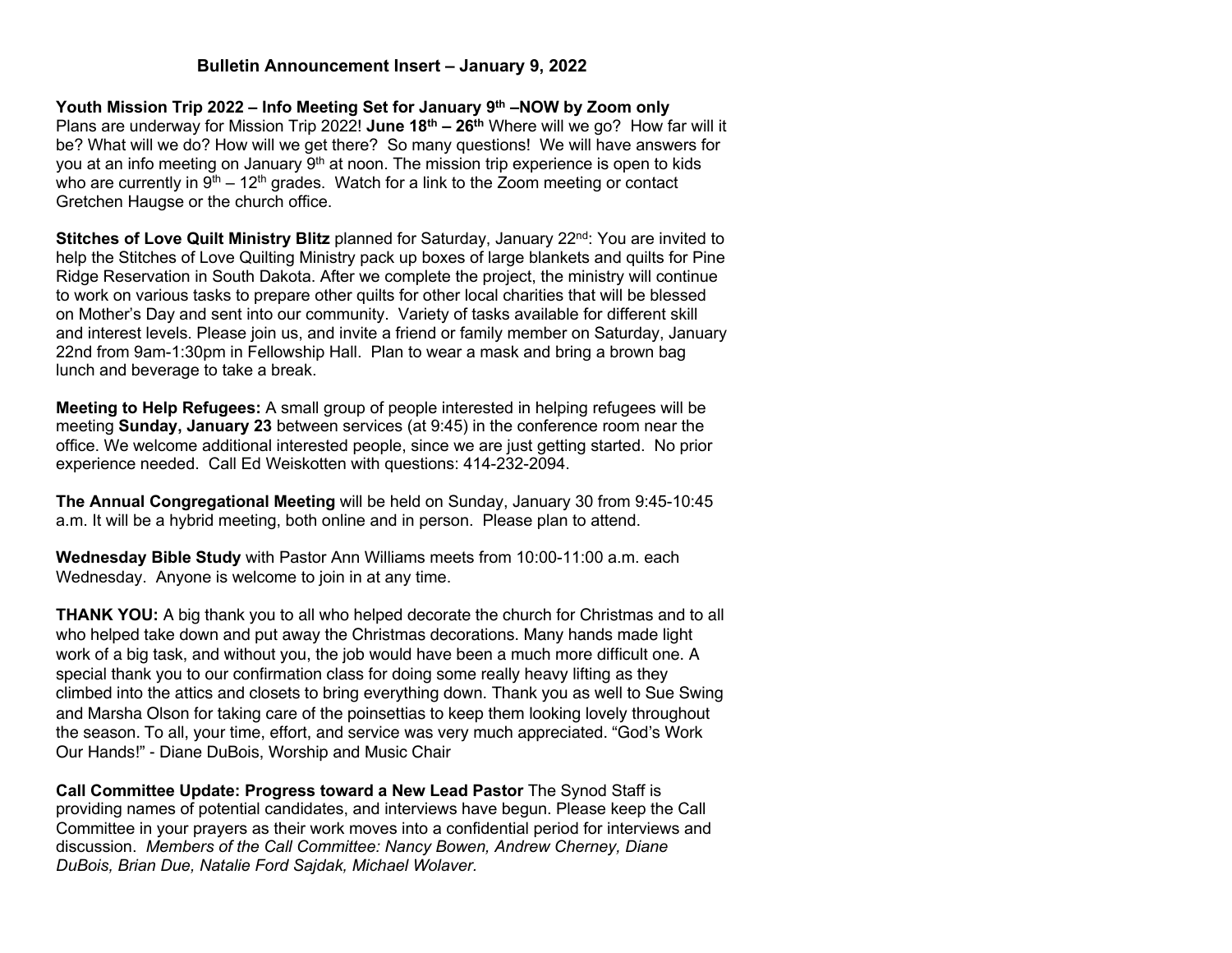## **What should I consider when attending worship, to be considerate of others?**

1) **If you are a little bit sick**--maybe with a cold, or you're not sure what it is--**please stay home!** This is the best way to care for those around you and be a responsible citizen in our community.

2) Not vaccinated? **Please strongly consider taking one of the vaccines**, for yourself, and for the future of mitigating the effects of this virus. Vaccines are proving to be effective against the variants, and especially against severe illness requiring hospitalization.

3) Still not sure it's safe? **Remember our Livestream** of Sunday Services at this link: **bit.ly/StMattsLive** (at the time of the services)

## **Sunday Morning Volunteers Needed - Great Opportunities for Families to Serve Together!**

- **Communion Preparers -** Prepare communion and clean up after working in teams of 3. This is a great way to help behind the scenes and to have some fun conversation with other volunteers!
- **Coffee Hosts** Serve refreshments with others during our fellowship time in between the 8:30 and 11:00 services. A key role in our Welcome ministry!
- **Ushers** Our Ushers welcome people to worship and collect the offering. You don't need to miss a moment of church to serve on an Usher Team.

If you are interested in becoming a Sunday morning volunteer you can join in anytime. Please contact Al Van Lith; al@stmattslutheran.org for more info.

**Altar Flower & Library Book Sign-Up:** You are invited to sign up for altar flowers or a library book for a special occasion which will be noted in the bulletin. Flowers are \$35 and will be ordered by the office staff. Please make out a check and mark it for altar flowers. You can sign up to donate a book to the library. A book will be chosen for the occasion and you will be notified of which book was chosen. Library books are \$20. This is a great way to support St. Matthew's worship and library ministries in a meaningful way. The Sign-up Book is outside the Upper Room, in a binder on the table.

**Guest House Meal Ministry** in need of additional volunteers. The program accepts volunteer-prepared meals dropped off at the Guest House. Carl Johnson will provide aluminum foil pans and covers to you, and pick up the prepared food from your home. Main course dishes, side dishes, salads and desserts are welcome. Please contact Carl Johnson at carljohnson1023@outlook.com or at 414-771-1023.

**Offering Envelopes for 2022** are available in the Library Commons. If you use the Simply giving electronic contribution method, you will not be assigned envelopes. If you don't see a box of envelopes and you'd like one, there is a place on the envelope table to sign up to receive a box. Questions? Ask Al Van Lith in the church office.